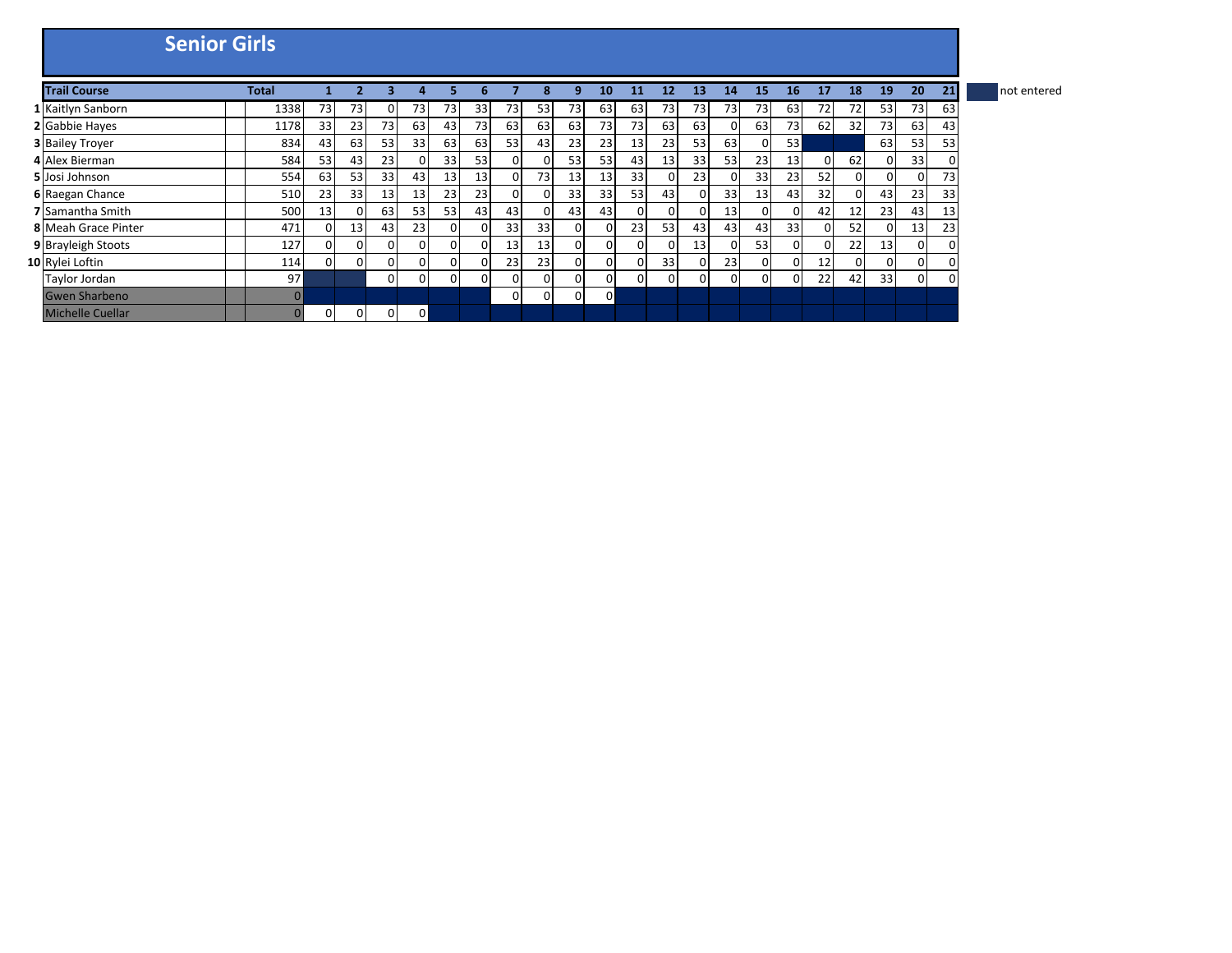| <b>Pole Bending</b>      | <b>Total</b>   | 1           | $\overline{2}$ | 3            | 4              | 5           | 6              | $\overline{7}$ | 8              | 9           | 10             | <b>11</b>      | 12             | <b>13</b>      | 14           | 15             | <b>16</b>      | 17             | 18             | <b>19</b>    | 20             | 21          | not entered |
|--------------------------|----------------|-------------|----------------|--------------|----------------|-------------|----------------|----------------|----------------|-------------|----------------|----------------|----------------|----------------|--------------|----------------|----------------|----------------|----------------|--------------|----------------|-------------|-------------|
| 1 Maggie Walley          | 702            | 0           | $\Omega$       | $\mathbf{0}$ | $\overline{0}$ | 65          | 45             | 25             | 45             | 75          | 55             | $\overline{0}$ | 65             | $\Omega$       | 65           | 44             | $\Omega$       | 35             | $\Omega$       | 45           | 65             | 73          |             |
| 2 Josi Johnson           | 686            | 65          | 64             | $\Omega$     | 75             | 75          | 75             | $\Omega$       | $\Omega$       | $\Omega$    | 65             | $\Omega$       | $\Omega$       | $\overline{0}$ | $\Omega$     | 64             | 75             | 75             | $\Omega$       | 0            | $\overline{0}$ | 53          |             |
| <b>3</b> Paige Arguelles | 640            |             |                | 44           | $\Omega$       | 25          |                | 35             | 75             | 45          | 25             | 75             | 55             | $\Omega$       | 15           | 14             | 55             | 15             | 44             | 75           | $\overline{0}$ | 43          |             |
| 4 Alex Bierman           | 634            | 45          | 44             | 74           | 45             | $\mathbf 0$ | 35             | 55             | $\Omega$       | $\Omega$    | 35             | 45             | $\Omega$       | 55             | <sup>n</sup> | 29             | 35             | $\mathbf 0$    | 34             | 35           | 45             | 23          |             |
| 5 Maggie Whitt           | 623            | 55          | 54             | $\Omega$     | 55             | 55          | 25             | $\mathbf 0$    | 65             | 0           | $\Omega$       | 55             | 0              | $\mathbf 0$    | 0            | 29             | 25             | 65             | $\overline{0}$ | 65           | 75             | $\Omega$    |             |
| <b>6 Kaitlyn Sanborn</b> | 570            | 25          | 14             | 0            | 15             | 45          | $\Omega$       | 45             | $\Omega$       | 55          | $\Omega$       | 0              | $\Omega$       | 75             | 55           | 54             | $\overline{0}$ | 45             | 74             | 55           | $\overline{0}$ | 13          |             |
| 7 Jasey Graves           | 423            | 75          |                | $\Omega$     | 65             | $\mathbf 0$ | 65             | $\Omega$       | 25             | $\mathbf 0$ | $\Omega$       | $\mathbf 0$    | $\mathbf 0$    | 65             | $\Omega$     | 74             | $\overline{0}$ | $\mathbf 0$    | 54             | $\mathbf 0$  | $\mathbf{0}$   | $\mathbf 0$ |             |
| 8 Raegan Chance          | 410            | $\Omega$    | 74             | 64           | $\Omega$       | $\Omega$    |                | 15             | $\Omega$       | 65          | ΩI             | $\Omega$       | $\mathbf{0}$   |                |              | $\overline{0}$ | 65             | $\mathbf 0$    | 64             | $\mathbf 0$  | $\mathbf{0}$   | 63          |             |
| <b>Kathryn Smith</b>     | 339            |             |                | 54           |                |             | 55             |                |                | $\Omega$    | 75             | 65             | $\mathbf 0$    | $\mathbf{0}$   | 35           |                |                | 55             | $\mathbf{0}$   |              |                |             |             |
| 9 Darby Toole            | 252            | $\Omega$    | $\Omega$       | $\Omega$     | $\mathbf{0}$   |             |                | $\Omega$       | $\overline{0}$ | $\Omega$    | $\Omega$       | 25             | 45             | $\Omega$       |              | $\overline{0}$ | 45             | 25             | 24             | $\mathbf 0$  | 55             | 33          |             |
| 10 Meredith Mangum       | 245            | 35          | $\Omega$       |              | 35             | 0           | $\Omega$       | $\mathbf 0$    | $\Omega$       | $\Omega$    | $\Omega$       | 35             | 35             | 45             | 45           | $\overline{0}$ | 15             | $\mathbf 0$    | $\Omega$       | 0            | $\mathbf{0}$   | $\Omega$    |             |
| <b>Helen Beason</b>      | 145            | $\Omega$    | $\Omega$       | $\Omega$     | 25             | $\mathbf 0$ | $\Omega$       |                |                | $\Omega$    | 45             |                |                | $\Omega$       | 75           | $\mathbf{0}$   | $\mathbf{0}$   |                |                | 0            | $\mathbf{0}$   |             |             |
| <b>Bailey Trover</b>     | 130            | 0           | $\Omega$       |              | 0              | 35          | $\Omega$       | 0              | 15             | $\mathbf 0$ | 15             | $\mathbf 0$    | 25             | 15             | <sup>0</sup> | $\overline{0}$ | $\overline{0}$ |                |                | 25           | $\overline{0}$ | 0           |             |
| Samantha Smith           | 114            | 0           | $\Omega$       | 24           | 0              | $\mathbf 0$ | $\Omega$       | 75             | $\Omega$       | $\Omega$    | $\overline{0}$ | 15             | $\Omega$       | $\mathbf 0$    | $\Omega$     | $\overline{0}$ | $\mathbf{0}$   | $\overline{0}$ | $\overline{0}$ | $\mathbf{O}$ | $\mathbf{0}$   | $\Omega$    |             |
| <b>Claire Gordon</b>     | 109            | $\Omega$    |                | 34           | $\Omega$       | $\mathbf 0$ | $\Omega$       |                |                | $\Omega$    | $\Omega$       | $\Omega$       | 75             | $\mathbf 0$    |              | $\overline{0}$ | $\overline{0}$ |                |                |              |                |             |             |
| Kannon Ward              | 95             |             |                |              |                | $\Omega$    | $\Omega$       | $\overline{0}$ | $\overline{0}$ | 35          | $\Omega$       | $\Omega$       | $\Omega$       | 35             | 25           | $\Omega$       | $\overline{0}$ | $\overline{0}$ | $\overline{0}$ | $\mathbf 0$  | $\overline{0}$ |             |             |
| <b>Rivers Royals</b>     | 90             |             |                | $\Omega$     | 0              | $\Omega$    |                | 65             | $\overline{0}$ | $\Omega$    | $\Omega$       |                |                | $\Omega$       |              | $\overline{0}$ | $\overline{0}$ | $\Omega$       | $\Omega$       | $\mathbf 0$  | 25             |             |             |
| Mackenzie Yawn           | 65             | $\mathbf 0$ | 0              | $\mathbf 0$  | $\mathbf 0$    | $\mathbf 0$ | 15             | $\mathbf 0$    | 35             |             | $\Omega$       | $\overline{0}$ | 15             | $\overline{0}$ | $\Omega$     | $\Omega$       | $\overline{0}$ | 0              | $\mathbf{0}$   |              |                |             |             |
| <b>Brianna Clack</b>     | 34             | 0           | 34             | $\mathbf{0}$ | $\overline{0}$ | 0           | $\Omega$       | 0              | $\overline{0}$ | 0           | $\Omega$       | $\mathbf 0$    | $\overline{0}$ | 0              | <sup>0</sup> | $\overline{0}$ | $\overline{0}$ | $\mathbf 0$    | 0              | 0            | $\mathbf 0$    | $\Omega$    |             |
| Gwen Sharbeno            | 25             | $\Omega$    | $\mathsf{o}$   |              |                | $\mathbf 0$ | $\Omega$       | 0              | $\Omega$       | 25          | $\Omega$       | $\mathbf 0$    | $\Omega$       | $\Omega$       | $\Omega$     | $\overline{0}$ | $\Omega$       |                |                | $\mathbf 0$  | $\mathbf{0}$   |             |             |
| Gabbie Hayes             | 24             | 0           | 24             | $\Omega$     | $\mathbf{0}$   | $\mathbf 0$ | $\mathsf{o}$   |                |                |             |                |                |                |                |              |                |                |                |                |              |                |             |             |
| Rylei Loftin             | 15             | 0           | $\Omega$       | $\mathbf 0$  | $\Omega$       | 15          | $\Omega$       | $\mathbf 0$    | $\overline{0}$ | 0           | $\overline{0}$ | $\overline{0}$ | $\overline{0}$ | $\overline{0}$ | $\Omega$     | $\overline{0}$ | $\overline{0}$ | 0              | $\overline{0}$ | $\mathbf 0$  | $\mathbf 0$    | $\Omega$    |             |
| <b>Iley Anne Baldwin</b> | 15             |             |                |              |                |             | $\Omega$       | $\mathsf{o}$   |                | 15          | $\overline{0}$ |                |                |                |              |                |                |                |                |              |                |             |             |
| <b>Brayleigh Stoots</b>  | 14             | $\Omega$    | $\Omega$       | 14           | $\Omega$       | $\mathbf 0$ | $\Omega$       | $\Omega$       | $\overline{0}$ | $\Omega$    | $\Omega$       | $\overline{0}$ | $\circ$        |                |              |                |                |                |                |              |                |             |             |
| <b>Allee Rolison</b>     | $\overline{0}$ |             |                |              |                |             |                | $\mathbf 0$    | $\Omega$       | $\mathbf 0$ | $\overline{0}$ |                |                |                |              |                |                |                |                |              |                |             |             |
| <b>Ally Rae Pingrey</b>  | $\overline{0}$ | 0           | οI             |              |                |             |                |                |                |             |                |                |                |                |              |                |                |                |                |              |                |             |             |
| <b>Bayleigh Howard</b>   | $\overline{0}$ |             |                | $\Omega$     | $\mathbf{0}$   |             |                |                |                |             |                |                |                |                |              |                |                |                |                |              |                |             |             |
| Jacelynn Davis           | $\overline{0}$ |             |                |              |                | 0           | $\overline{0}$ |                |                |             |                |                |                |                |              |                |                |                |                |              |                |             |             |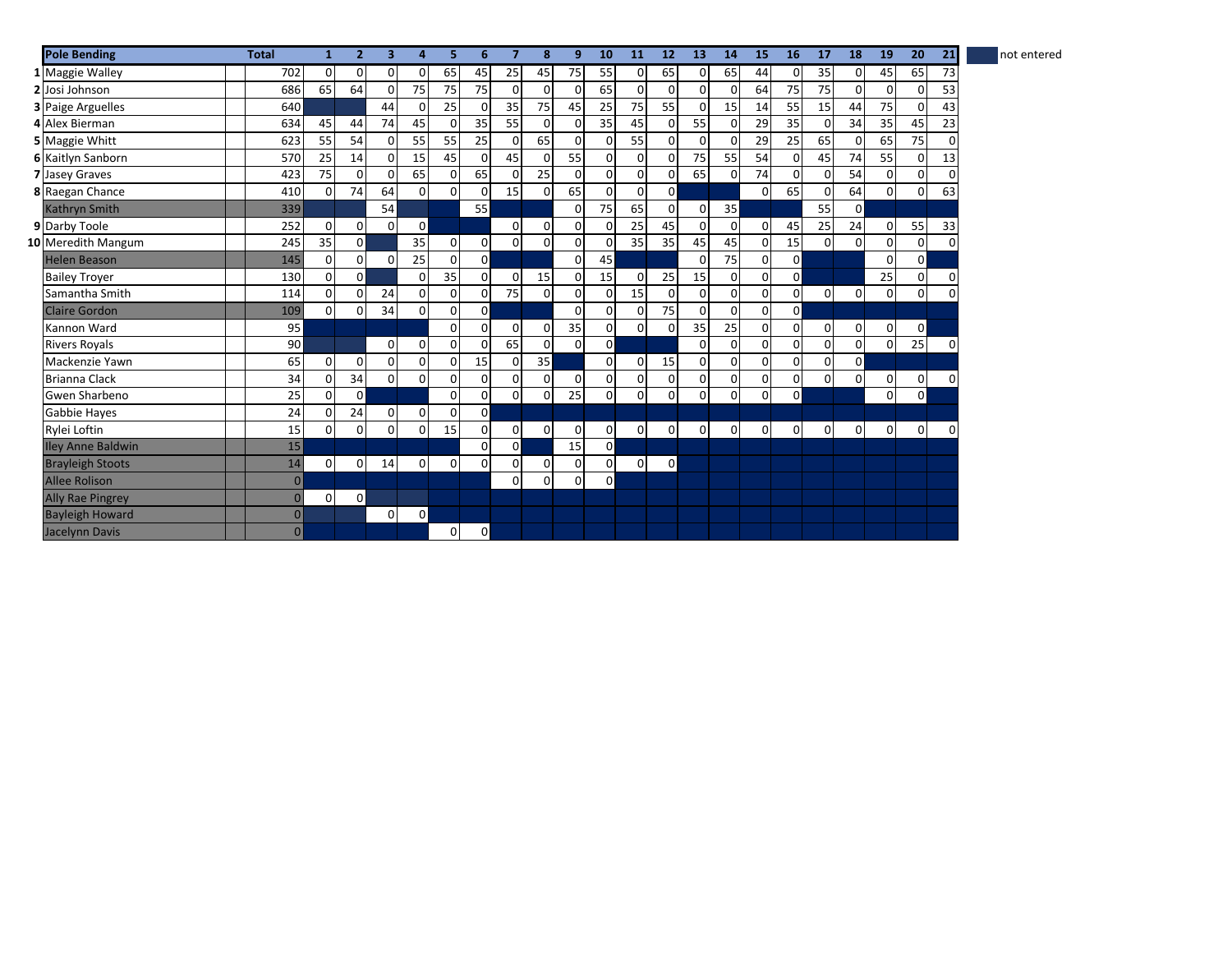| <b>Goat Tying</b>       | Total           |                |    |                |                |                |                 |              |                | q        | 10              | 11       | 12 | 13             | 14              | 15              | 16             | 17             | 18       | 19           | 20       | 21 | not entered |
|-------------------------|-----------------|----------------|----|----------------|----------------|----------------|-----------------|--------------|----------------|----------|-----------------|----------|----|----------------|-----------------|-----------------|----------------|----------------|----------|--------------|----------|----|-------------|
| 1 Alex Bierman          | 1027            | 63             |    | 73             | 23             | 53             | 43              | 23           | 73             | 53       | 63              | 63       | 73 | 43             | 43              | 63              | 0              | 53             | 63       | 73           | 73       | 13 |             |
| 2 Raegan Chance         | 698             | 43             | 53 | $\Omega$       |                | 43             | 23              | 63           | 33             | 33       | 33 <sub>1</sub> | 53       | 53 | 53             | 13              | $\overline{0}$  | 73             | 63             | 01       | 13           | 53       | 0  |             |
| <b>3</b> Jacelynn Davis | 666             | 73             | 73 | 43             | 63             | 0              | 73              | 73           | 23             | 13       | 53              | 73       |    | $\Omega$       |                 | $\Omega$        | 01             | 0              | 01       | 43           | $\Omega$ | 63 |             |
| 4 Meah Grace Pinter     | 658             | 33             | 63 | 53             |                | 63             | 33              | 13           | 13             | 43       | 0               | 0        | 23 | $\Omega$       | 23              | 43              | 33             | 43             | $\Omega$ | 63           | 43       | 73 |             |
| <b>Claire Gordon</b>    | 583             | $\Omega$       | 23 | 33             | 73             | 73             | 63              |              |                | 73       |                 | 23       | 63 | 73             |                 | 73              | 13             |                |          |              |          |    |             |
| 5 Kathryn Smith         | 576             |                |    | 63             | 43             | 23             | 13 <sup>1</sup> |              |                | 63       | 73              | $\Omega$ | 43 | 63             | 73 <sub>l</sub> |                 | $\Omega$       | 0              | 73       | 23           |          | 23 |             |
| <b>6</b> Emily Thomas   | 476             | 13             | 43 | $\overline{0}$ | 13             | 33             | 53              |              | $\overline{0}$ | 23       | 43              | 43       | 0  | $\mathbf{0}$   |                 | 53              | $\overline{0}$ | 73             | 0        | $\mathbf{0}$ | 33       | 53 |             |
| 7 Gracyn Tillman        | 413             | 0              | 33 | $\Omega$       |                | 13             |                 | 53           | $\overline{0}$ | 0        | ΟI              | 33       | 33 | $\overline{0}$ | 63              | $\overline{0}$  | 43             | $\overline{0}$ | 43       | 33           | 23       | 43 |             |
| 8 Kaitlyn Sanborn       | 393             | 53             |    | <sup>n</sup>   | 33             | 0              |                 | 0            | 63             | 0        |                 | 13       |    | $\Omega$       | 53              | 23              | 23             | 23             | 13       | $\mathbf{0}$ | 63       | 33 |             |
| 9 Bryleigh Garner       | 389             | $\Omega$       | 13 | 23             | 53             | 0              |                 | 33           | 43             | 0        | 23              | $\Omega$ | 13 | $\Omega$       |                 | 13 <sup>1</sup> | 53             | 33             | 23       | 53           | 13       | 0  |             |
| 10 Rivers Royals        | 304             |                |    | $\Omega$       | $\Omega$       | 0              |                 | 43           | 53             | 0        | $\Omega$        |          |    | 33             | 33              | 33              | 63             | 13             | 33       | $\Omega$     | 0        | 0  |             |
| Julia Knight            | 66 <sup>1</sup> |                |    |                |                |                | 0               |              |                | 0        | 01              | $\Omega$ |    | 13             |                 | $\overline{0}$  | 0              | $\Omega$       | 53       | $\mathbf{0}$ | 0        | 0  |             |
| <b>Bailey Troyer</b>    | 36              | $\overline{0}$ | ٥I |                | $\overline{0}$ | 0              |                 | $\mathbf{0}$ | $\overline{0}$ | 0        | 13              | $\Omega$ | 0  | 23             |                 | $\overline{0}$  | 0              |                |          | $\mathbf{0}$ | 0        | 0  |             |
| Juliana Jennings        | 13              | $\Omega$       |    | 13             | $\Omega$       | $\overline{0}$ | ΟI              |              |                |          |                 |          |    |                |                 |                 |                |                |          |              |          |    |             |
| <b>Allee Rolison</b>    | $\Omega$        |                |    |                |                |                |                 | 0            | $\Omega$       | $\Omega$ | $\overline{0}$  |          |    |                |                 |                 |                |                |          |              |          |    |             |
| Rosa Garcia             | $\overline{0}$  |                |    |                |                |                |                 |              |                |          |                 |          |    |                |                 | $\Omega$        | 0              | $\overline{0}$ | 0        |              | 0        | 0  |             |
| Josi Johnson            |                 |                |    |                |                |                |                 |              |                |          |                 | $\Omega$ | οI |                |                 |                 |                |                |          |              |          |    |             |
| Kannon Ward             | $\Omega$        |                |    | $\Omega$       |                | 0              |                 | 0            | $\Omega$       | 0        | 01              | $\Omega$ |    | $\overline{0}$ | ٥I              |                 |                |                |          |              |          |    |             |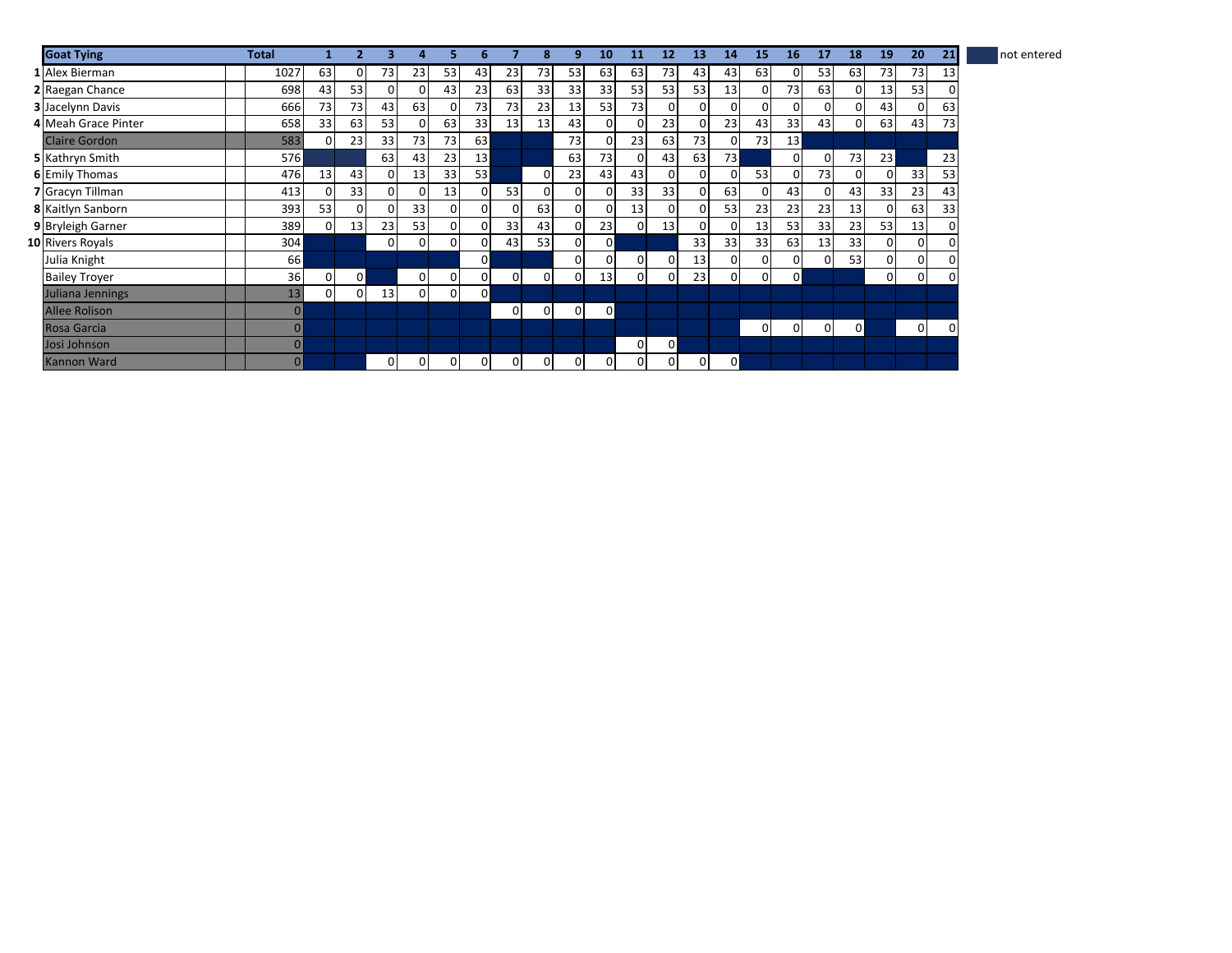| <b>Barrel Racing</b>     | <b>Total</b>   | $\mathbf{1}$    | $\overline{2}$ | 3                   | 4              | 5           | 6              | $\overline{7}$      | 8              | 9               | 10             | 11              | 12             | 13              | 14              | 15             | 16             | 17          | 18             | 19                  | 20             | 21          | not entered |
|--------------------------|----------------|-----------------|----------------|---------------------|----------------|-------------|----------------|---------------------|----------------|-----------------|----------------|-----------------|----------------|-----------------|-----------------|----------------|----------------|-------------|----------------|---------------------|----------------|-------------|-------------|
| 1 Josi Johnson           | 1164           | $\overline{75}$ | 65             | 65                  | $\mathbf 0$    | 76          | 77             | 66                  | $\mathbf 0$    | 76              | 76             | 76              | 76             | $\overline{77}$ | $\Omega$        | 56             | $\mathbf 0$    | 75          | 75             | 77                  | 76             | 0           |             |
| 2 Darby Toole            | 760            | 55              | 75             | 25                  | 25             | $\mathbf 0$ | $\Omega$       | 76                  | 76             | $\mathbf 0$     | 66             | 36              | 66             | $\mathbf 0$     | 17              | 76             | 26             | $\mathbf 0$ | $\mathbf 0$    | 0                   | 66             | 75          |             |
| <b>3</b> Gabbie Hayes    | 736            | 25              | 45             | $\mathbf 0$         | $\mathbf 0$    | 46          | $\mathbf 0$    | $\mathbf 0$         | 46             | 66              | 56             | 56              | $\Omega$       | 67              | 67              | 66             | 76             | 55          | $\overline{0}$ | $\pmb{0}$           | $\mathbf 0$    | 65          |             |
| <b>Helen Beason</b>      | 463            | 65              | 0              | 35                  | 65             | 26          | 67             |                     |                | $\Omega$        | $\overline{0}$ |                 |                | $\Omega$        | $\Omega$        | 36             | 66             |             |                | 47                  | 56             |             |             |
| 4 Ally Rae Pingrey       | 389            | $\Omega$        | οI             |                     |                | 36          | 57             | 36                  | $\overline{0}$ | 56              | $\Omega$       | $\overline{0}$  | 56             | 57              | $\Omega$        | $\overline{0}$ | $\overline{0}$ | 45          | $\mathbf{0}$   | $\mathsf{O}\xspace$ | 46             | 0           |             |
| 5 Raegan Chance          | 345            | 45              | $\Omega$       | $\mathbf{0}$        | 55             | $\mathbf 0$ | $\Omega$       | $\mathbf 0$         | $\Omega$       | $\Omega$        | $\Omega$       | 46              | 36             | $\mathbf 0$     | $\overline{57}$ | $\Omega$       | 36             | $\mathbf 0$ | 55             | $\pmb{0}$           | $\overline{0}$ | 15          |             |
| 6 Layla Overstreet       | 330            | $\mathbf 0$     | $\Omega$       | $\mathbf 0$         | 35             | $\mathbf 0$ | $\mathbf 0$    | $\mathbf 0$         | 66             | $\mathbf 0$     | $\overline{0}$ | 66              | $\mathbf 0$    | 47              | $\overline{0}$  | $\Omega$       | 16             | $\mathbf 0$ | 45             | $\mathbf 0$         | $\overline{0}$ | 55          |             |
| 7 Bryleigh Garner        | 303            | $\mathbf 0$     | $\Omega$       | 75                  | 0              | $\mathbf 0$ | $\Omega$       | $\pmb{0}$           | $\mathbf 0$    | 16              | $\overline{0}$ | $\pmb{0}$       | $\mathbf 0$    | $\mathbf 0$     | $\Omega$        | $\overline{0}$ | $\mathbf{0}$   | 65          | 65             | 37                  | $\overline{0}$ | 45          |             |
| <b>8</b> Jasey Graves    | 293            | $\mathbf 0$     | 55             | $\mathbf 0$         | 45             | $\mathbf 0$ | $\Omega$       | 46                  | 56             | $\mathbf 0$     | $\overline{0}$ | $\pmb{0}$       | $\mathbf 0$    | $\mathbf 0$     | $\Omega$        | $\overline{0}$ | 56             | 35          | $\mathbf{0}$   | 0                   | $\mathbf{0}$   | $\mathbf 0$ |             |
| <b>Claire Gordon</b>     | 236            | $\mathbf 0$     | 25             | $\overline{0}$      | $\Omega$       | 66          | $\mathsf{o}$   |                     |                | 36              | $\overline{0}$ | $\mathbf 0$     | $\mathbf 0$    | $\mathbf 0$     | 47              | 16             | 46             |             |                |                     |                |             |             |
| Emma Ann Fenn            | 230            | 35              | 15             |                     |                | $\Omega$    | $\Omega$       | 56                  | $\mathbf 0$    | $\mathbf 0$     | 16             | $\mathbf 0$     | 16             |                 |                 | $\overline{0}$ | $\overline{0}$ |             |                | 57                  |                | 35          |             |
| 9 Meredith Mangum        | 226            | $\Omega$        | οI             |                     | 15             | 16          | $\Omega$       | 0                   | 36             | $\mathbf 0$     | 46             | $\mathbf 0$     | 46             | 37              | $\Omega$        | $\Omega$       | $\overline{0}$ | 15          | 15             | $\mathbf{0}$        | $\mathbf{0}$   | $\mathbf 0$ |             |
| 10 Rosa Garcia           | 170            |                 | $\Omega$       | $\mathbf 0$         | $\mathbf 0$    | $\mathbf 0$ | $\Omega$       | $\mathbf 0$         | $\mathbf 0$    | $\overline{26}$ | $\Omega$       | $\mathbf 0$     | $\Omega$       | $\Omega$        | 37              | 46             | $\Omega$       | $\mathbf 0$ | $\overline{0}$ |                     | 36             | 25          |             |
| Maggie Whitt             | 114            | $\mathbf 0$     | 35             | $\mathbf 0$         | $\mathbf 0$    | $\mathbf 0$ | 37             | $\mathsf{O}\xspace$ | $\mathbf 0$    | $\mathbf 0$     | 26             | 16              | $\Omega$       | $\mathbf 0$     | $\Omega$        | $\overline{0}$ | $\overline{0}$ | $\pmb{0}$   | $\overline{0}$ | 0                   | $\overline{0}$ | $\mathbf 0$ |             |
| <b>Rivers Royals</b>     | 111            |                 |                | 55                  | $\mathbf 0$    | 56          | $\mathbf 0$    | $\mathsf{O}\xspace$ | $\mathbf 0$    | $\mathbf 0$     | $\overline{0}$ |                 |                | $\mathbf 0$     | $\Omega$        | $\overline{0}$ | $\mathbf 0$    | $\pmb{0}$   | $\overline{0}$ | $\mathsf{O}\xspace$ | $\overline{0}$ | $\mathbf 0$ |             |
| Samantha Smith           | 93             | $\mathbf 0$     | $\Omega$       | $\mathbf 0$         | $\mathbf 0$    | $\mathbf 0$ | 47             | $\mathsf{O}\xspace$ | $\mathbf 0$    | 46              | $\overline{0}$ | $\mathbf 0$     | $\mathbf 0$    | $\mathbf 0$     | $\overline{0}$  | $\overline{0}$ | $\mathbf 0$    | 0           | $\mathbf{0}$   | $\mathsf{O}\xspace$ | $\mathbf 0$    | 0           |             |
| Kathryn Smith            | 75             |                 |                | $\mathbf 0$         | 75             | $\mathbf 0$ | $\mathbf{0}$   |                     |                | $\mathbf 0$     | $\overline{0}$ | $\mathbf 0$     | $\mathbf 0$    | $\mathbf 0$     | $\mathsf{o}$    |                | $\mathbf 0$    | $\mathbf 0$ | $\mathbf{0}$   | $\pmb{0}$           | $\mathbf 0$    | 0           |             |
| Kaitlyn Sanborn          | 78             | $\mathbf 0$     | $\Omega$       | $\mathbf 0$         | $\mathbf 0$    | $\mathbf 0$ | 27             | $\pmb{0}$           | $\mathbf 0$    | $\mathbf 0$     | $\overline{0}$ | $\mathbf 0$     | $\Omega$       | $\mathbf 0$     | $\Omega$        | 26             | $\overline{0}$ | 25          | $\overline{0}$ | $\mathbf{0}$        | $\mathbf{0}$   | $\Omega$    |             |
| <b>Bayleigh Howard</b>   | 45             |                 |                | 45                  | $\circ$        |             |                |                     |                |                 |                |                 |                |                 |                 |                |                |             |                |                     |                |             |             |
| <b>Brianna Clack</b>     | 43             | $\mathbf{0}$    | $\Omega$       | $\mathbf 0$         | $\mathbf 0$    | $\mathbf 0$ | $\Omega$       | 0                   | $\mathbf{0}$   | $\Omega$        | $\Omega$       | $\mathbf 0$     | 26             | 17              | $\Omega$        | $\overline{0}$ | $\overline{0}$ | 0           | $\overline{0}$ | $\mathsf{O}\xspace$ | $\overline{0}$ | $\Omega$    |             |
| Mackenzie Yawn           | 42             | $\mathbf 0$     | $\Omega$       | $\mathsf{O}\xspace$ | $\mathbf 0$    | $\mathbf 0$ | $\Omega$       | 16                  | $\overline{0}$ |                 | $\Omega$       | $\overline{26}$ | $\mathbf 0$    | $\mathbf 0$     | $\Omega$        | $\overline{0}$ | $\mathbf 0$    | $\pmb{0}$   | $\overline{0}$ |                     |                |             |             |
| <b>Maggie Walley</b>     | 36             | $\mathbf 0$     | $\Omega$       | $\mathbf 0$         | $\mathbf 0$    | 0           | $\Omega$       | 0                   | $\mathbf 0$    | 0               | 36             | $\mathbf 0$     | $\mathbf 0$    | $\mathbf 0$     | $\overline{0}$  | $\overline{0}$ | $\mathbf 0$    | 0           | $\overline{0}$ | $\pmb{0}$           | $\overline{0}$ | 0           |             |
| Rylei Loftin             | 31             | $\mathbf 0$     | $\Omega$       | 15                  | $\mathbf 0$    | 0           | $\Omega$       | 0                   | 16             | $\mathbf 0$     | $\overline{0}$ | $\pmb{0}$       | $\Omega$       | $\mathbf 0$     | $\Omega$        | $\overline{0}$ | $\mathbf 0$    | 0           | $\mathbf{0}$   | $\pmb{0}$           | $\mathbf 0$    | 0           |             |
| <b>Brayleigh Stoots</b>  | 27             | $\mathbf 0$     | $\Omega$       | $\mathbf 0$         | $\mathbf 0$    | 0           | $\Omega$       | 0                   | $\mathbf 0$    | $\mathbf 0$     | $\overline{0}$ | $\overline{0}$  | $\mathbf 0$    | 27              | $\overline{0}$  | $\overline{0}$ | $\overline{0}$ | $\mathbf 0$ | $\mathsf{o}$   | $\mathbf 0$         | $\mathbf{0}$   | $\mathbf 0$ |             |
| <b>Allee Rolison</b>     | 26             |                 |                |                     |                |             |                | $\mathbf 0$         | 26             | $\mathbf 0$     | $\overline{0}$ |                 |                |                 |                 |                |                |             |                |                     |                |             |             |
| Emma Knight              | 17             |                 |                |                     |                |             | 17             |                     |                | $\Omega$        | $\Omega$       | $\overline{0}$  | $\Omega$       | $\mathbf 0$     | $\Omega$        | $\overline{0}$ |                | $\mathbf 0$ | $\overline{0}$ | $\mathbf 0$         | $\mathbf{0}$   | $\Omega$    |             |
| Mikayla Reeves           | 15             | 15              | 0              | $\mathbf 0$         | 0              | $\mathbf 0$ | $\Omega$       | $\pmb{0}$           | $\mathbf{0}$   |                 |                |                 |                |                 |                 |                |                |             |                |                     |                |             |             |
| <b>Bailey Trover</b>     | $\mathbf 0$    | 0               | $\mathsf{o}$   |                     | 0              | 0           | $\mathbf 0$    | $\pmb{0}$           | $\mathbf 0$    | $\mathsf 0$     | $\overline{0}$ | $\mathbf 0$     | $\mathbf 0$    | $\mathbf 0$     | $\overline{0}$  | $\overline{0}$ | $\mathbf{0}$   |             |                | 0                   | $\overline{0}$ | $\Omega$    |             |
| Gwen Sharbeno            | 0              | $\mathbf 0$     | οI             |                     |                | $\Omega$    | $\Omega$       | $\overline{0}$      | $\Omega$       | $\mathbf 0$     | $\overline{0}$ | $\mathbf 0$     | $\Omega$       | $\mathbf 0$     | $\Omega$        | $\overline{0}$ | $\overline{0}$ |             |                | $\pmb{0}$           | $\mathbf{0}$   |             |             |
| <b>Iley Anne Baldwin</b> | $\overline{0}$ |                 |                |                     |                |             | $\Omega$       | $\circ$             |                | $\mathbf 0$     | $\mathbf{0}$   |                 |                |                 |                 |                |                |             |                |                     |                |             |             |
| Jacelynn Davis           | $\overline{0}$ |                 |                |                     |                | $\mathbf 0$ | $\Omega$       | $\mathbf 0$         | $\overline{0}$ |                 |                |                 |                |                 |                 |                |                |             |                |                     |                |             |             |
| Kannon Ward              | $\mathbf{0}$   |                 |                |                     |                | $\Omega$    | $\Omega$       | $\pmb{0}$           | $\mathbf 0$    | 0               | $\Omega$       | $\mathbf 0$     | $\mathbf 0$    | $\mathbf 0$     | $\Omega$        | $\overline{0}$ | $\overline{0}$ | $\mathbf 0$ | $\mathbf{0}$   | 0                   | $\mathbf{0}$   |             |             |
| <b>Leah Thompson</b>     | $\overline{0}$ |                 |                |                     |                |             | $\mathsf{o}$   |                     |                |                 |                |                 |                |                 |                 |                |                |             |                |                     |                |             |             |
| Michelle Cuellar         | 0              | $\mathbf 0$     | $\mathbf{0}$   | $\mathbf 0$         | $\overline{0}$ | $\mathbf 0$ | $\overline{0}$ | $\pmb{0}$           | $\mathbf 0$    | 0               | $\overline{0}$ | $\mathbf 0$     | $\overline{0}$ | $\mathbf 0$     | $\overline{0}$  | $\overline{0}$ | $\mathbf 0$    |             | $\overline{0}$ | $\mathbf 0$         | $\overline{0}$ | $\mathbf 0$ |             |
| <b>Paige Arguelles</b>   | 0              |                 |                |                     |                |             |                |                     |                |                 |                | $\mathbf 0$     | $\circ$        |                 |                 |                |                |             |                |                     |                |             |             |
|                          |                |                 |                |                     |                |             |                |                     |                |                 |                |                 |                |                 |                 |                |                |             |                |                     |                |             |             |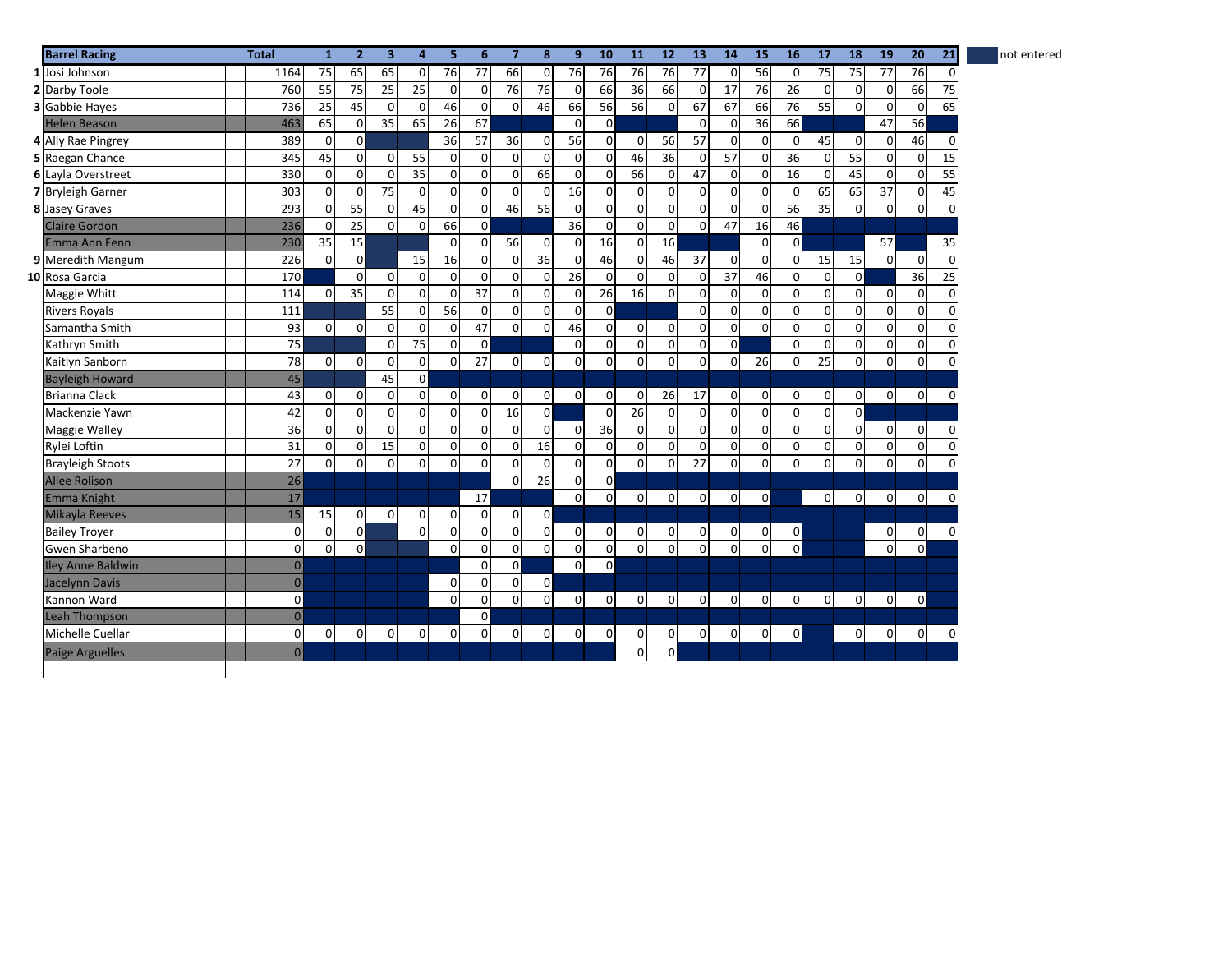| <b>Breakaway</b>           | <b>Total</b>   | 1              | $\overline{2}$ | 3        | 4           | 5              | 6              | $\overline{7}$ | 8              | 9        | 10             | 11             | 12             | 13           | 14             | 15             | 16             | 17             | 18             | 19             | 20             | 21              |
|----------------------------|----------------|----------------|----------------|----------|-------------|----------------|----------------|----------------|----------------|----------|----------------|----------------|----------------|--------------|----------------|----------------|----------------|----------------|----------------|----------------|----------------|-----------------|
| 1 Juliana Jennings         | 648            | $\Omega$       | 74             | 75       | 0           | 65             | $\mathbf 0$    | 74             | $\overline{0}$ | $\Omega$ | $\Omega$       | 35             | 35             | 55           | 60             | 75             | 35             | $\overline{0}$ | $\overline{0}$ | 65             | 0              | 0               |
| <b>2</b> Meah Grace Pinter | 625            | 64             | 64             | 65       | 0           | 75             | 75             | 44             | $\mathbf{0}$   | $\Omega$ | 15             | 25             | 65             | $\Omega$     | $\overline{0}$ | 15             | $\overline{0}$ | $\overline{0}$ | 14             | $\Omega$       | 50             | 54              |
| 3 Kaitlyn Sanborn          | 598            | 74             | $\Omega$       | 0        | $\Omega$    | 0              | $\Omega$       | $\Omega$       | $\Omega$       | $\Omega$ | 45             | 75             | $\Omega$       | 75           | 75             | 55             | $\Omega$       | $\Omega$       | $\Omega$       | 75             | 50             | $\overline{74}$ |
| 4 Mikayla Reeves           | 473            | 0              | 0              | 55       | 65          | $\overline{0}$ | 65             | $\overline{0}$ | 45             | 0        | 75             | $\Omega$       | $\mathbf{0}$   | $\mathsf{o}$ | 60             | $\mathsf{o}$   | $\overline{0}$ | 54             | 54             | $\mathbf{0}$   | $\mathbf 0$    | 0               |
| 5 Layla Overstreet         | 457            | 14             | 0              | 0        | 0           | 0              | 0              | $\Omega$       | 75             | 65       | 0              | 45             | 45             | 25           | $\Omega$       | $\Omega$       | $\Omega$       | 74             | 64             | 35             | 15             | 0               |
| <b>6 Emily Thomas</b>      | 442            | 44             | 0              | 25       | 55          | 25             | $\mathbf 0$    |                | 25             | 45       | 0              | $\Omega$       | $\overline{0}$ | $\Omega$     | 15             | 35             | 65             | 24             | $\mathbf 0$    | 25             | 35             | 24              |
| 7 Raegan Chance            | 391            | $\Omega$       | 0              | 0        | 0           | 0              | 15             | 24             | 55             | $\Omega$ | 25             | $\Omega$       | $\mathbf{0}$   | 0            | 25             | $\Omega$       | $\Omega$       | 64             | 44             | $\Omega$       | 75             | 64              |
| 8 Samantha Smith           | 368            | $\Omega$       | $\mathbf 0$    | 35       | 0           | $\Omega$       | $\Omega$       | $\Omega$       | 35             | $\Omega$ | $\Omega$       | 55             | $\Omega$       | 15           | $\overline{0}$ | ΩI             | 55             | 34             | 74             | $\Omega$       | 65             | $\mathbf 0$     |
| 9 Bailey Troyer            | 323            | $\Omega$       | 54             |          | $\Omega$    | 0              | 45             | 14             | $\Omega$       | 75       | 35             | $\Omega$       | 75             | $\Omega$     | $\overline{0}$ | $\Omega$       | $\overline{0}$ |                |                | $\Omega$       | 25             | $\mathbf 0$     |
| 10 Gracyn Tillman          | 276            | 0              | 44             | $\Omega$ | 0           | 55             | $\Omega$       | $\Omega$       | $\mathbf{0}$   | 45       | $\overline{0}$ | $\Omega$       | 25             | $\Omega$     | $\Omega$       | 45             | $\Omega$       | 14             | 34             | $\overline{0}$ | $\Omega$       | 14              |
| Alex Bierman               | 272            | $\Omega$       | 14             | $\Omega$ | 0           | $\Omega$       | 35             | 64             | $\mathbf 0$    | $\Omega$ | $\mathbf 0$    | $\Omega$       | $\Omega$       | $\Omega$     | 35             | ΩI             | 45             | $\overline{0}$ | $\Omega$       | 45             | $\mathbf 0$    | 34              |
| <b>Jasey Graves</b>        | 269            | 34             | 0              | $\Omega$ | 45          | 0              | 0              | $\Omega$       | $\Omega$       | $\Omega$ | 55             | $\Omega$       | 15             | 35           | 45             | $\Omega$       | 25             | $\Omega$       | $\Omega$       | 15             | $\Omega$       | 0               |
| <b>Bryleigh Garner</b>     | 233            | $\overline{0}$ | 24             | 0        | 0           | 35             | 0              | $\Omega$       | 15             | 55       | 0              | $\Omega$       | $\mathbf{0}$   | $\Omega$     | $\overline{0}$ | 65             | 15             | $\overline{0}$ | 24             | $\overline{0}$ | 0              | $\pmb{0}$       |
| Kathryn Smith              | 229            |                |                | $\Omega$ | 0           | $\Omega$       | $\mathbf 0$    |                | 65             | $\Omega$ | $\Omega$       | 65             | $\mathbf{0}$   | $\Omega$     | $\overline{0}$ |                | $\Omega$       | $\Omega$       | $\Omega$       | 55             | $\Omega$       | 44              |
| <b>Brianna Clack</b>       | 209            | $\Omega$       | 0              | 15       | $\Omega$    | $\Omega$       | 0              | 54             | $\Omega$       | $\Omega$ | 65             | $\Omega$       | $\mathbf{0}$   | $\Omega$     | $\overline{0}$ | $\overline{0}$ | 75             | $\mathbf{0}$   | $\mathbf 0$    | $\overline{0}$ | 0              | $\pmb{0}$       |
| Darby Toole                | 188            | 54             | $\Omega$       | 0        | 35          | $\Omega$       | $\Omega$       | $\Omega$       | $\Omega$       | $\Omega$ | $\Omega$       | $\Omega$       | 55             | $\Omega$     | $\Omega$       | $\Omega$       | $\Omega$       | 44             | $\mathbf 0$    | $\Omega$       | $\mathbf 0$    | 0               |
| Taylor Jordan              | 110            |                |                | 0        | 15          | 45             | 25             | $\Omega$       | 0              | $\Omega$ | $\mathbf 0$    | $\mathbf 0$    | $\mathbf{0}$   | $\Omega$     | $\overline{0}$ | 25             | $\mathbf 0$    | $\overline{0}$ | $\Omega$       | $\Omega$       | 0              | $\Omega$        |
| Kannon Ward                | 99             |                |                | 0        | $\mathbf 0$ | 0              | 0              | 34             | $\Omega$       | $\Omega$ | $\mathbf{0}$   | $\Omega$       | $\Omega$       | 65           | $\overline{0}$ | $\mathsf{o}$   | $\mathbf 0$    | $\Omega$       | $\Omega$       | $\Omega$       | $\mathsf{o}$   |                 |
| <b>Helen Beason</b>        | 74             | 0              | 34             | 0        | $\Omega$    | 15             | $\mathbf 0$    |                |                | 25       | $\mathbf 0$    |                |                | $\Omega$     | $\Omega$       | $\Omega$       | $\mathbf 0$    |                |                | $\Omega$       | $\mathsf{o}$   |                 |
| <b>Claire Gordon</b>       | 60             | $\Omega$       | 0              | 45       | $\Omega$    | $\Omega$       | $\overline{0}$ |                |                | 15       | $\Omega$       | $\Omega$       | $\Omega$       | $\Omega$     | $\Omega$       | 0              | $\Omega$       |                |                |                |                |                 |
| <b>Leah Thompson</b>       | 55             |                |                |          |             |                | 55             |                |                |          |                |                |                |              |                |                |                |                |                |                |                |                 |
| Michelle Cuellar           | 39             | 24             | 0              | 0        | 0           | 0              | 0              | $\Omega$       | $\mathbf 0$    | $\Omega$ | 0              | 15             | $\overline{0}$ | 0            | $\overline{0}$ | $\mathsf{o}$   | $\overline{0}$ |                | $\overline{0}$ | $\overline{0}$ | $\overline{0}$ | $\Omega$        |
| Mackenzie Yawn             | 25             | $\Omega$       | $\Omega$       | $\Omega$ | 25          | $\Omega$       | $\Omega$       | $\Omega$       | $\mathbf{0}$   |          | $\mathbf{0}$   |                |                |              |                |                |                |                |                |                |                |                 |
| Josi Johnson               | $\mathbf{0}$   |                |                |          |             |                |                |                |                |          |                |                |                | $\Omega$     | $\overline{0}$ |                |                |                |                |                |                |                 |
| <b>Allee Rolison</b>       | $\overline{0}$ |                |                |          |             |                |                | 0              | $\mathbf 0$    | $\Omega$ | $\mathbf 0$    |                |                |              |                |                |                |                |                |                |                |                 |
| Rosa Garcia                | 0              |                |                | $\Omega$ | 0           | $\Omega$       | $\mathbf 0$    | $\Omega$       | $\Omega$       | $\Omega$ | $\Omega$       | $\Omega$       | $\mathbf{0}$   | $\Omega$     | $\Omega$       | $\Omega$       | $\Omega$       | $\overline{0}$ | $\overline{0}$ |                | $\overline{0}$ | $\Omega$        |
| <b>Gwen Sharbeno</b>       | $\overline{0}$ |                |                |          |             |                |                |                |                |          |                | $\overline{0}$ | $\mathbf{0}$   |              |                |                |                |                |                |                |                |                 |

**10 11 12 13 14 15 16 17 18 19 20 21** not entered